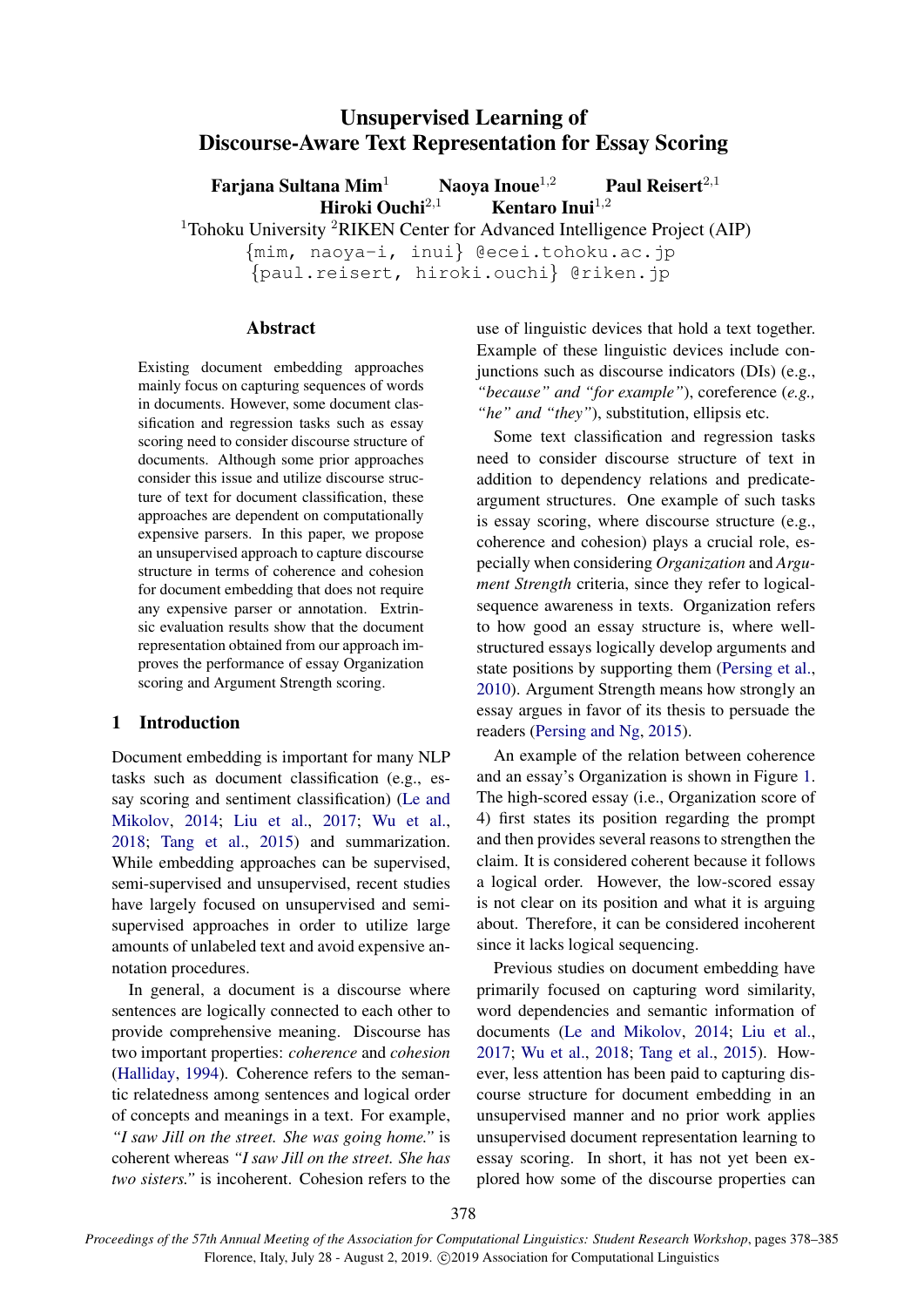| <b>Incoherent Essay:</b> Organization Score = $2.5$                                                                                                                                                                                                                                                                                                                                                                                                                                                                                                                                                             |
|-----------------------------------------------------------------------------------------------------------------------------------------------------------------------------------------------------------------------------------------------------------------------------------------------------------------------------------------------------------------------------------------------------------------------------------------------------------------------------------------------------------------------------------------------------------------------------------------------------------------|
| There is no doubt in the fact that we live under the full reign of $ $ The world we are living in is without any doubt a modern<br>science, technology and industrialization. Our lives are and civilized one. It is not like the world five hundred years<br>dominated by them in every aspect.  In other words,   ago, it is not even like the one fifty years ago. Perhaps we -<br>what I am trying to say more figuratively is that in our world   the people who live nowadays, are happier than our<br>of science, technology and industrialization there is no really ancestors, but perhaps we are not. |
| The strange thing is that we judge and analyse their world<br>without knowing it and maybe without trying to know it.<br>The only thing that is certain is that the world is changing<br>and it is changing so fast that even we cannot notice it.<br>Sciece has developed to such an extent that it is difficult to<br>believe this can be true.                                                                                                                                                                                                                                                               |
|                                                                                                                                                                                                                                                                                                                                                                                                                                                                                                                                                                                                                 |

<span id="page-1-0"></span>**Prompt:** Some people say that in our modern world, dominated by science, technology and industrialization, there is no longer a place for dreaming and imagination. What is your opinion?

Figure 1: Example of coherent and incoherent ICLE essays with their Organization score.

be included in text embedding without an expensive parser and how document embeddings affect essay scoring tasks.

In this paper, we propose an unsupervised method to capture discourse structure in terms of cohesion and coherence for document embedding. We train a document encoder with unlabeled data which learns to discriminate between coherent/cohesive and incoherent/incohesive documents. We then use the pre-trained document encoder to obtain feature vectors of essays for Organization and Argument Strength score prediction, where the feature vectors are mapped to scores by regression. The advantage of our approach is that it is fully unsupervised and does not require any expensive parser or annotation. Our results show that capturing discourse structure in terms of cohesion and coherence for document representation helps to improve the performance of essay Organization scoring and Argument Strength scoring. We make our implementation publicly available.<sup>[1](#page-1-1)</sup>

## 2 Related Work

The focus of this study is the unsupervised encapsulation of discourse structure (coherence and cohesion) into document representation for essay scoring. A popular approach for document representation is the use of fixed-length features such as bag-of-words (BOW) and bag-of-ngrams due to their simplicity and highly competitive results [\(Wang and Manning,](#page-6-6) [2012\)](#page-6-6). However, such approaches fail to capture the semantic similarity of words and phrases since they treat each word or phrase as a discrete token.

Several methods for document representation learning have been introduced in recent years. One popular unsupervised method is doc2vec [\(Le and](#page-6-0) [Mikolov,](#page-6-0) [2014\)](#page-6-0), where a document is mapped to a unique vector and every word in the document is also mapped to a unique vector. Then, the document vector and and word vectors are either concatenated or averaged to predict the next word in a context. [Liu et al.](#page-6-1) [\(2017\)](#page-6-1) used a convolutional neural network (CNN) to capture longer range semantic structure within a document where the learning objective predicted the next word. [Wu et al.](#page-6-2) [\(2018\)](#page-6-2) proposed Word Mover's Embedding (WME) utilizing Word Mover's Distance (WMD) that considers both word alignments and pre-trained word vectors to learn feature representation of documents. [Tang et al.](#page-6-3) [\(2015\)](#page-6-3) proposed a semi-supervised method called Predictive Text Embedding (PTE) where both labeled information and different levels of word co-occurrence were encoded in a large-scale heterogeneous text network, which was then embedded into a low dimensional space. Although these approaches have been proven useful for several document classification and regression tasks, their focus is not on capturing the discourse structure of documents.

One exception is the study by [Ji and Smith](#page-6-7) [\(2017\)](#page-6-7) who illustrated the role of discourse structure for document representation by implementing a discourse structure (defined by RST) aware model and showed that their model improves text categorization performance (e.g., sentiment classification of movies and Yelp reviews, and prediction of news article frames). The authors utilized an RST-parser to obtain the discourse dependency

<span id="page-1-1"></span> $1$ Our implementation is publicly available at [https://github.com/FarjanaSultanaMim/](https://github.com/FarjanaSultanaMim/DiscoShuffle) [DiscoShuffle](https://github.com/FarjanaSultanaMim/DiscoShuffle)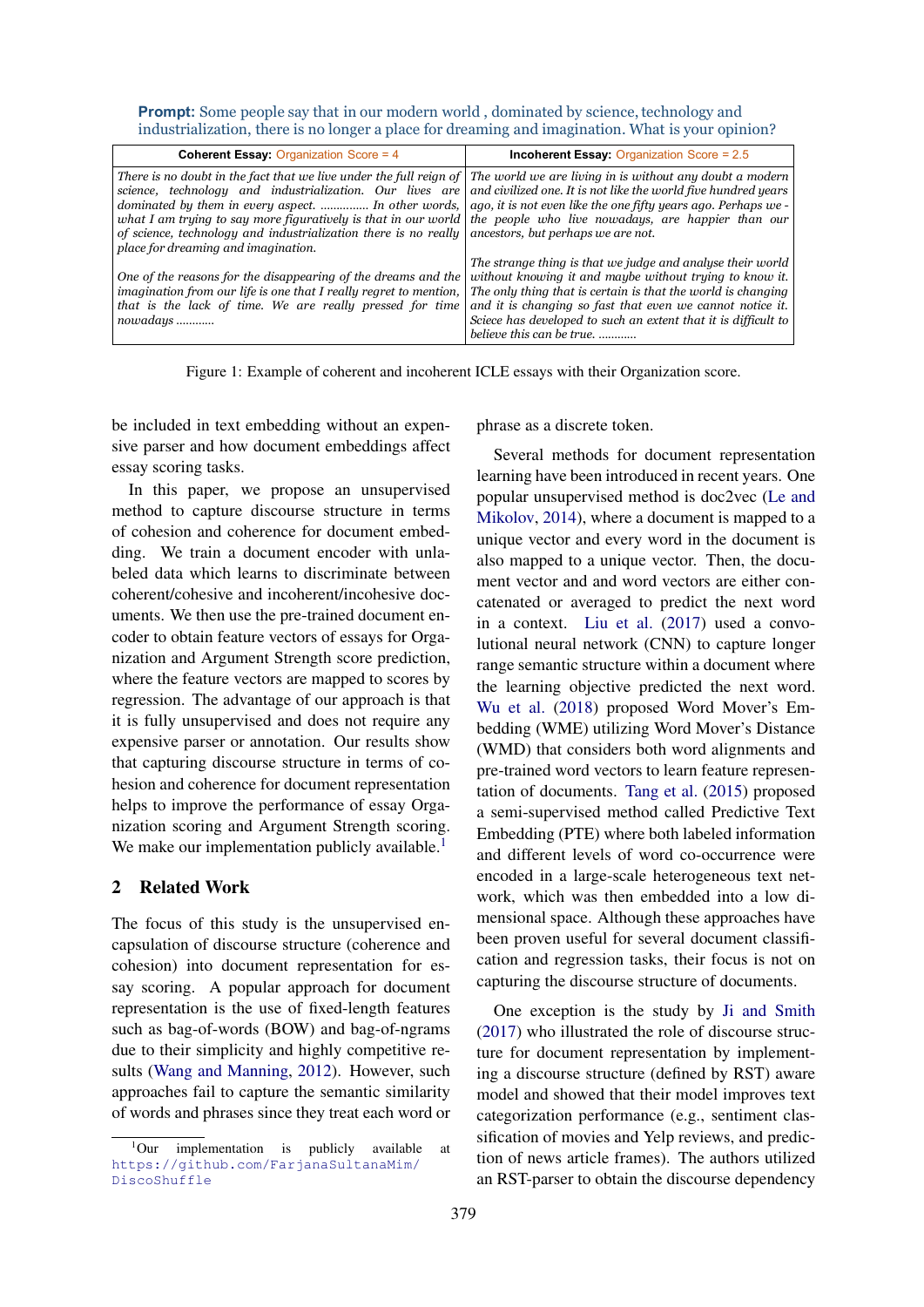tree of a document and then built a recursive neural network on top of it. The issue with their approach is that texts need to be parsed by an RST parser which is computationally expensive. Furthermore, the performance of RST parsing is dependent on the genre of documents [\(Ji and Smith,](#page-6-7) [2017\)](#page-6-7).

Previous studies have modeled text coherence [\(Li and Jurafsky,](#page-6-8) [2016;](#page-6-8) [Joty et al.,](#page-6-9) [2018;](#page-6-9) [Mesgar and Strube,](#page-6-10) [2018\)](#page-6-10). [Farag et al.](#page-5-1) [\(2018\)](#page-5-1) demonstrated that state-of-the-art neural automated essay scoring (AES) is not well-suited for capturing adversarial input of grammatically correct but incoherent sequences of sentences. Therefore, they developed a neural local coherence model and jointly trained it with a state-of-the-art AES model to build an adversarially robust AES system. [Mesgar and Strube](#page-6-10) [\(2018\)](#page-6-10) used a local coherence model to assess essay scoring performance on a dataset of holistic scores where it is unclear which criteria of the essay the score considers.

We target Organization and Argument Strength dimension of essays which are related to coherence and cohesion. [Persing et al.](#page-6-4) [\(2010\)](#page-6-4) proposed heuristic rules utilizing various DIs, words and phrases to capture the organizational structure of texts. [Persing and Ng](#page-6-5) [\(2015\)](#page-6-5) used several features such as part-of-speech, n-grams, semantic frames, coreference, and argument components for calculating Argument Strength in essays. [Wachsmuth et al.](#page-6-11) [\(2016\)](#page-6-11) achieved stateof-the-art performance on Organization and Argument Strength scoring of essays by utilizing argumentative features such as sequence of argumentative discourse units (e.g., *(conclusion, premise, conclusion)*). However, [Wachsmuth et al.](#page-6-11) [\(2016\)](#page-6-11) used an expensive argument parser to obtain such units.

## 3 Base Model

#### 3.1 Overview

Our base model consists of (i) a base document encoder, (ii) auxiliary encoders, and (iii) a scoring function. The base document encoder produces a vector representation  $h<sup>base</sup>$  by capturing a sequence of words in each essay. The auxiliary encoders capture additional essay-related information that is useful for essay scoring and produce a vector representation  $h^{aux}$ . By taking  $h^{base}$  and h<sup>aux</sup> as input, the scoring function outputs a score.

Specifically, these encoders first produce the representations,  $h^{base}$  and  $h^{aux}$ . Then, these representations are concatenated into one vector, which is mapped to a feature vector z.

<span id="page-2-0"></span>
$$
\mathbf{z} = \tanh(\mathbf{W} \cdot [\mathbf{h}^{base}; \mathbf{h}^{aux}]) \tag{1}
$$

where  $W$  is a weight matrix. Finally,  $z$  is mapped to a scalar value by the sigmoid function.

<span id="page-2-2"></span>
$$
y = sigmoid(\mathbf{w} \cdot \mathbf{z} + b) ,
$$

where  $w$  is a weight vector,  $b$  is a bias value, and y is a score in the range of  $(0, 1)$ . In the following subsections, we describe the details of each encoder.

## <span id="page-2-1"></span>3.2 Base Document Encoder

The base document encoder produces a document representation h<sup>base</sup> in Equation [1.](#page-2-0) For the base document encoder, we use the Neural Essay Assessor (NEA) model proposed by [Taghipour and](#page-6-12) [Ng](#page-6-12) [\(2016\)](#page-6-12). This model uses three types of layers: an embedding layer, a Bi-directional Long Short-Term Memory (BiLSTM) [\(Schuster and Paliwal,](#page-6-13) [1997\)](#page-6-13) layer and a mean-over-time layer.

Given the input essay of T words  $w_{1:T}$  =  $(w_1, w_2, \dots, w_T)$ , the embedding layer (Emb) produces a sequence of word embeddings  $w_{1:T} =$  $(\mathbf{w}_1, \mathbf{w}_2, \cdots, \mathbf{w}_T).$ 

$$
\mathbf{w}_{1:T} = \text{Emb}(w_{1:T}) \text{ ,}
$$

where each word embedding is a  $d^{word}$  dimensional vector, i.e.  $\mathbf{w}_i \in \mathbb{R}^{d^{\text{word}}}.$ 

Then, taking  $x_{1:T}$  as input, the BiLSTM layer produces a sequence of contextual representations  $\mathbf{h}_{1:T} = (\mathbf{h}_1, \mathbf{h}_2, \cdots, \mathbf{h}_T).$ 

$$
\mathbf{h}_{1:T} = \text{BiLSTM}(\mathbf{x}_{1:T}) ,
$$

where each representation  $\mathbf{h}_i$  is  $\mathbb{R}^{d^{\text{hidden}}}$ .

Finally, taking  $h_{1:T}$  as input, the mean-overtime layer produces a vector averaged over the sequence.

$$
\mathbf{h}^{\text{mean}} = \frac{1}{T} \sum_{t=1}^{T} \mathbf{h}_t \quad . \tag{2}
$$

We use this resulting vector as the base document representation, i.e.  $h^{base} = h^{mean}$ .

#### 3.3 Auxiliary Encoders

The auxiliary encoders produce a representation of essay-related information h<sup>aux</sup> in Equation [1.](#page-2-0) We provide two encoders that capture different types of essay-related information.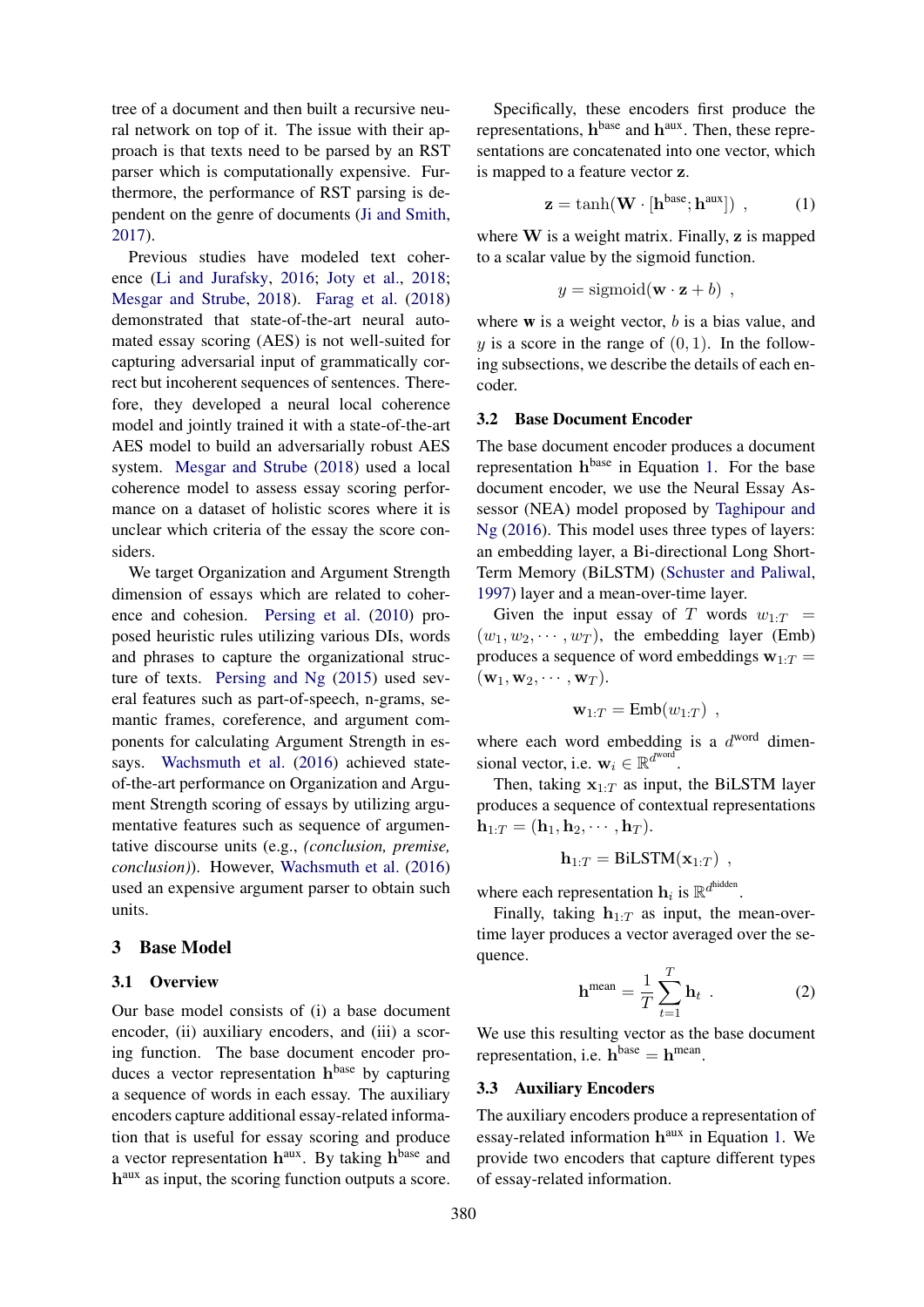<span id="page-3-1"></span>

Figure 2: Proposed method for unsupervised learning of discourse-aware text representation utilizing coherent/incoherent and cohesive/incohesive texts and use of the discourse-aware text embeddings for essay scoring.

Paragraph Function Encoder (PFE). Each paragraph in an essay plays a different role. For instance, the first paragraph tends to introduce the topic of the essay, and the last paragraph tends to sum up the whole content and make some conclusions. Here, we capture such paragraph functions.

Specifically, we obtain paragraph function labels of essays using [Persing et al.](#page-6-4) [\(2010\)](#page-6-4)'s heuristic rules.[2](#page-3-0) [Persing et al.](#page-6-4) [\(2010\)](#page-6-4) specified four paragraph function labels: Introduction (I), Body  $(B)$ , Rebuttal  $(R)$  and Conclusion  $(C)$ . We represent these labels as vectors and incorporate them into the base model. The paragraph function label encoder consists of two modules, an embedding layer and a BiLSTM layer.

We assume that an essay consists of  $M$  paragraphs, and the  $i$ -th paragraph has already been assigned a function label  $p_i$ . Given the sequence of paragraph function labels of an essay  $p_{1:M}$  =  $(p_1, p_2, ..., p_M)$ , the embedding layer (Emb<sup>para</sup>) produces a sequence of label embeddings, i.e.  $\mathbf{p}_{1:M}$  = Emb<sup>para</sup> $(p_{1:M})$ , where each embedding  $p_i$  is  $\mathbb{R}^{d^{para}}$ . Then, taking  $p_{1:M}$  as input, the BiL-STM layer produces a sequence of contextual representations  $h_{1:M} = \text{BiLSTM}(p_{1:M})$ , where  $h_i$ is  $\mathbb{R}^{d^{PFE}}$ . We use the last hidden state  $\mathbf{h}_M$  as the paragraph function label sequence representation, i.e.  $\mathbf{h}^{\text{aux}} = \mathbf{h}_M$ .

Prompt Encoder (PE). As shown in Figure [1,](#page-1-0) essays are written for a given prompt, where the prompt itself can be useful for essay scoring.

Based on this intuition, we incorporate prompt information.

The prompt encoder uses an embedding layer and a Long Short-Term Memory (LSTM) [\(Hochreiter, Sepp and Schmidhuber,](#page-6-14) Jürgen, [1997\)](#page-6-14) layer to produce a prompt representation. Formally, we assume that the input is a prompt of N words,  $w_{1:N} = (w_1, w_2, \cdots, w_N)$ . First, the embedding layer maps the input prompt  $w_{1:N}$  to a sequence of word embeddings,  $w_{1:N}$ , where  $w_i$  is  $\mathbb{R}^{d^{prompt}}$ . Then, taking  $w_{1:N}$  as input, the LSTM layer produces a sequence of hidden states,  $\mathbf{h}_{1:N} = (\mathbf{h}_1, \mathbf{h}_2, \cdots, \mathbf{h}_N)$ , where  $\mathbf{h}_i$  is  $\mathbb{R}^{d^{PE}}$ . The last hidden state is regarded as the resulting representation, i.e.  $h^{aux} = h_N$ .

#### 4 Proposed Method

#### 4.1 Overview

Figure [2](#page-3-1) summarizes the proposed method. First, we pre-train a base document encoder (Section [3.2\)](#page-2-1) in an unsupervised manner. The pretraining is motivated by the following hypotheses: (i) artificially corrupted incoherent/incohesive documents lack logical sequencing, and (ii) training a base document encoder to differentiate between the original and incoherent/incohesive documents makes the encoder logical sequence-aware.

The pre-training is done in two steps. First, we pre-train the document encoder with large-scale unlabeled essays. Second, we pre-train the encoder using only the unlabeled essays of target corpus used for essay scoring. We expect that this fine-tuning alleviates the domain mismatch between the large-scale essays and target essays

<span id="page-3-0"></span> $2$ See [http://www.hlt.utdallas.edu/](http://www.hlt.utdallas.edu/~persingq/ICLE/orgDataset.html) [˜persingq/ICLE/orgDataset.html](http://www.hlt.utdallas.edu/~persingq/ICLE/orgDataset.html) for further details.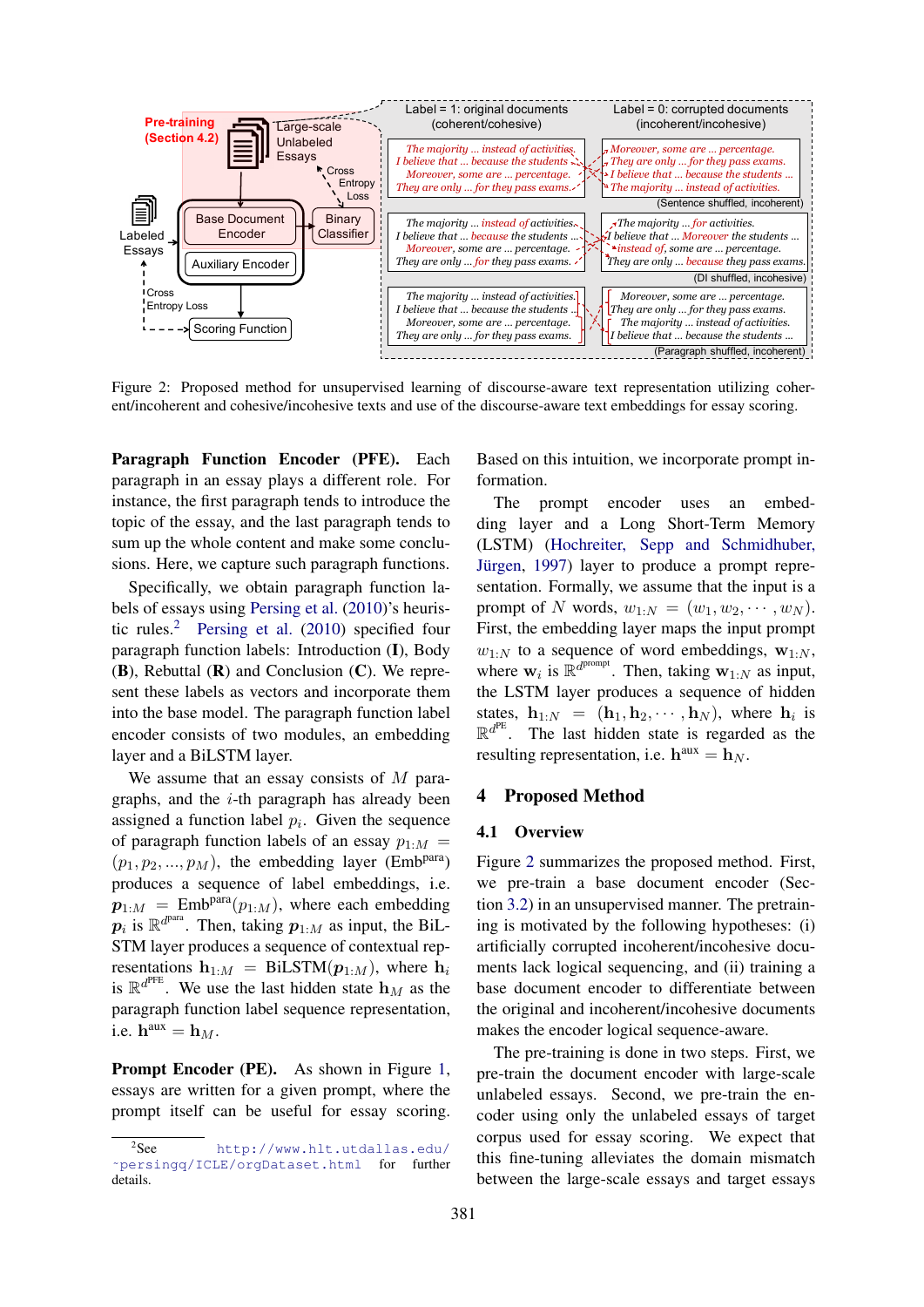(e.g., essay length). Finally, the pre-trained encoder is then re-trained on the annotations of essay scoring tasks in a supervised manner.

## 4.2 Pre-training

We artificially create incoherent/incohesive documents by corrupting them with random shuffling methods: (i) *sentences*, (ii) *only DIs* and (iii) *paragraphs*. Figure [2](#page-3-1) shows examples of original and corrupted documents. We shuffle DIs since they are important for representing the logical connection between sentences. For example, *"Mary did well although she was ill"* is logically connected, but *"Mary did well but she was ill."* and *"Mary did well. She was ill."* lack logical sequencing because of improper and lack of DI usage, respectively. Paragraph shuffling is also important since coherent essays have sequences like *Introduction-Body-Conclusion* to provide a logically consistent meaning of the text.

Specifically, we treat the pre-training as a binary classification task where the encoder classifies documents as coherent/cohesive or not.

$$
P(y(d) = 1|d) = \sigma(\mathbf{w}^{\text{unsup}} \cdot \mathbf{h}^{\text{mean}}),
$$

where  $y$  is a binary function mapping from a document d to  $\{0, 1\}$ , in which 1 represents the document is coherent/cohesive and 0 represents not. The base document representation  $h^{mean}$  (Eq. [2\)](#page-2-2) is multiplied with a weight vector  $w^{unsup}$ , and the sigmoid function  $\sigma$  returns a probability that the given document  $d$  is coherent/cohesive.

To train the model parameters, we minimize the binary cross-entropy loss function,

$$
\mathcal{L} = -\sum_{i=1}^{N} y_i \log(P(y(d_i) = 1|d_i)) +
$$
  
(1 - y\_i)\log(1 - P(y(d\_i) = 1|d\_i)) ,

where  $y_i$  is a gold-standard label of coherence/cohesion of  $d_i$  and N is the total number of documents. Note that  $y_i$  is automatically assigned in the corruption process where an original document has a label of 1 and an artificially corrupted document has a label of 0.

#### 5 Experiments

#### 5.1 Setup

We use five-fold cross-validation for evaluating our models with the same split as [Persing et al.](#page-6-4) [\(2010\)](#page-6-4); [Persing and Ng](#page-6-5) [\(2015\)](#page-6-5) and [Wachsmuth](#page-6-11) [et al.](#page-6-11) [\(2016\)](#page-6-11). The reported results are averaged over five folds. However, our results are not directly comparable since our training data is smaller as we reserve a development set (100 essays) for model selection while they do not. We use the mean squared error as an evaluation measure.

Data We use the International Corpus of Learner English (ICLE) [\(Granger et al.,](#page-5-2) [2009\)](#page-5-2) for essay scoring which contains 6,085 essays and 3.7 million words. Most of the ICLE essays (91%) are argumentative and vary in length, having 7.6 paragraphs and 33.8 sentences on average [\(Wachsmuth](#page-6-11) [et al.,](#page-6-11) [2016\)](#page-6-11). Some essays have been annotated with different criteria among which 1,003 essays are annotated with Organization scores and 1,000 essays are annotated with Argument Strength scores. Both scores range from 1 to 4 at half-point increments. For our scoring task, we utilize the 1,003 essays.

To pre-train the document encoder, we use 35,222 essays from four datasets, (i) the Kaggle's Automated Student Assessment Prize (ASAP) dataset<sup>[3](#page-4-0)</sup> (12,976) (ii) TOEFL11 [\(Blanchard et al.,](#page-5-3) [2013\)](#page-5-3) dataset (12,100), (iii) The International Corpus Network of Asian Learners of English (IC-NALE) [\(Ishikawa,](#page-6-15) [2013\)](#page-6-15) dataset (5,600), and (iv) the ICLE essays not used for Organization and Argument Strength scoring  $(4,546)^{4}$  $(4,546)^{4}$  $(4,546)^{4}$ .

See Appendix [A](#page-6-16) and [B](#page-6-17) for further details on the hyperparameters and preprocessing.

#### 5.2 Results and Discussion

From two baseline models, we report the best model for each task (*Base+PFE* for Organization, *Base+PE* for Argument Strength).

Table [1](#page-5-4) indicates that the proposed unsupervised pre-training improves the performance of Organization and Argument Strength scoring. These results support our hypothesis that training with random corruption of documents helps a document encoder learn logical sequence-aware text representations. In most cases, fine-tuning the encoder for each scoring task again helps to improve the performance.

The results indicate that paragraph shuffling

<span id="page-4-1"></span><span id="page-4-0"></span><sup>3</sup><https://www.kaggle.com/c/asap-aes>

<sup>4</sup>During pre-training with paragraph shuffled essays, we use only 16,646 essays (TOEFL11 and ICLE essays) since ASAP and ICNALE essays have a single paragraph.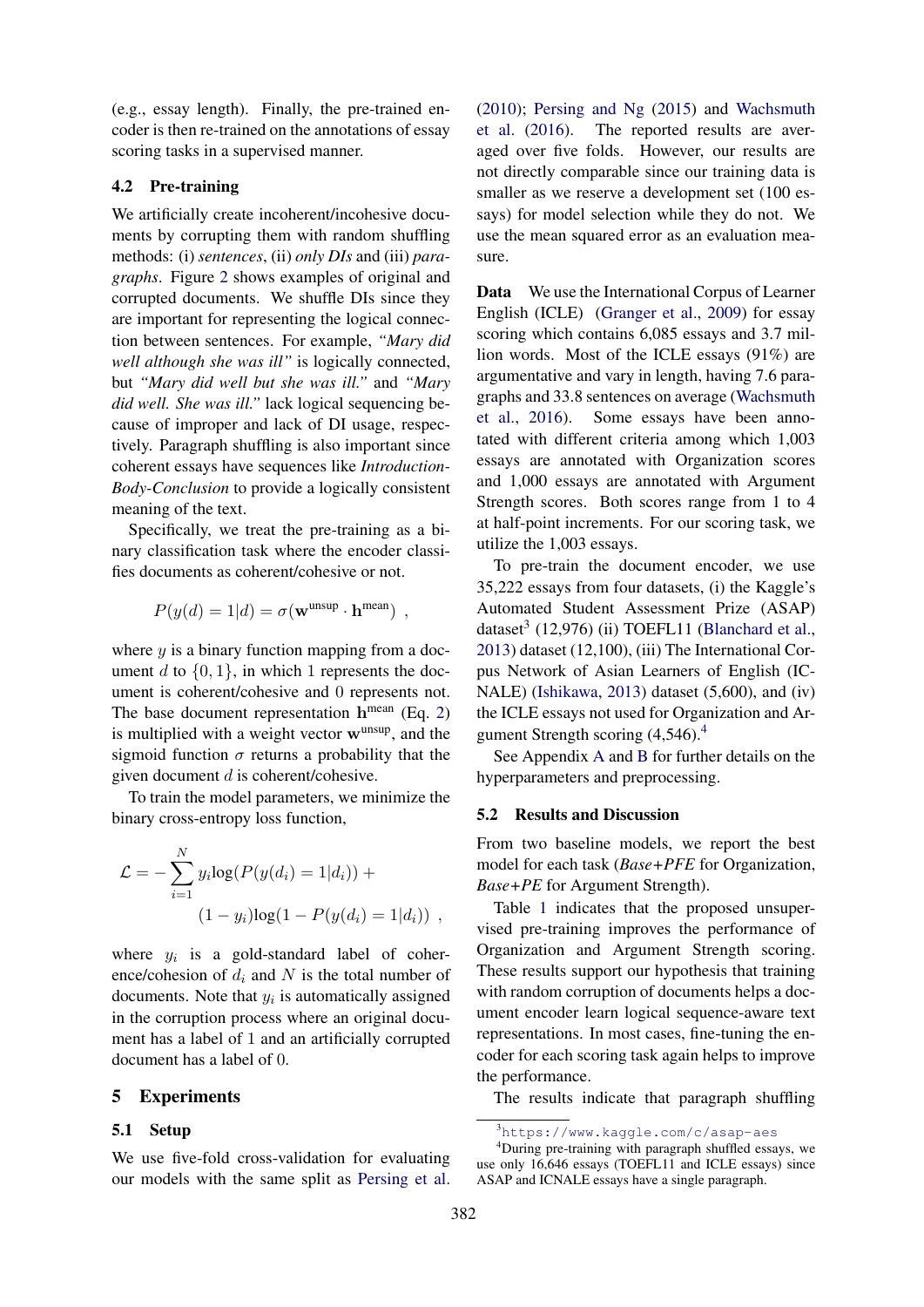<span id="page-5-4"></span>

| Model                   | Shuffle Type        | Fine-tuning | Mean Squared Error<br><b>Argument Strength</b><br>Organization |           |
|-------------------------|---------------------|-------------|----------------------------------------------------------------|-----------|
|                         |                     |             |                                                                |           |
| <b>Baseline</b>         |                     |             | 0.182                                                          | 0.248     |
| Proposed                | Sentence            |             | 0.187                                                          | 0.244     |
|                         | Sentence            |             | 0.186                                                          | 0.244     |
|                         | Discourse Indicator |             | 0.187                                                          | 0.242     |
|                         | Discourse Indicator |             | 0.193                                                          | 0.246     |
|                         | Paragraph           |             | $0.172^*$                                                      | $0.236^*$ |
|                         | Paragraph           |             | $0.169*$                                                       | $0.231*$  |
| Persing et al. (2010)   |                     |             | 0.175                                                          |           |
| Persing et al. (2015)   |                     |             |                                                                | 0.244     |
| Wachsmuth et al. (2016) |                     |             | 0.164                                                          | 0.226     |

Table 1: Performance of essay scoring. '\*' indicates a statistical significance (Wilcoxon signed-rank test,  $p < 0.05$ ) against the baseline model. Base+PFE and Base+PE are used in Organization and Argument Strength, respectively.

is the most effective in both scoring tasks (statistically significant by Wilcoxon's signed rank test,  $p \, < \, 0.05$ ). This could be attributed to the fact that paragraph sequences create a more clear organizational and argumentative structure. Suppose that an essay first introduces a topic, states their position, supports their position and then concludes. Then, the structure of the essay would be regarded as "well-organized". Moreover, the argument of the essay would be considered "strong" since it provides support for their position. The results suggest that such levels of abstractions (e.g., *Introduction-Body-Body-Conclusion*) are well captured at a paragraphlevel, but not at a sentence-level or DI-level alone.

Furthermore, a manual inspection of DIs identified by the system suggest room for improvement in DI shuffling. First, the identification of DIs is not always reliable. Almost half of DIs identified by our simple pattern matching algorithm (see Appendix [B\)](#page-6-17) were not actually DIs (e.g., *we have survived so far only external difficulties*). Second, we also found that some DI-shuffled documents are sometimes cohesive. This happens when original document counterparts have two or more DIs with the more or less same meaning (e.g., *since* and *because*). We speculate that this confuses the document encoder in the pre-training process.

# 6 Conclusion and Future Work

We proposed an unsupervised strategy to capture discourse structure (i.e., coherence and cohesion) for document embedding. We train a document encoder with coherent/cohesive and randomly corrupted incoherent/incohesive documents to make it logical-sequence aware. Our method does not require any expensive annotation or parser. The experimental results show that the proposed learning strategy improves the performance of essay Organization and Argument Strength scoring.

Our future work includes adding more unannotated data for pre-training and trying other unsupervised objectives such as swapping clauses before and after DIs (e.g., A because  $B \rightarrow B$  because A). We also intend to perform intrinsic evaluation of the learned document embedding space. Moreover, we plan to evaluate the effectiveness of our approach on more document regression or classification tasks.

# 7 Acknowledgements

This work was supported by JST CREST Grant Number JPMJCR1513 and JSPS KAKENHI Grant Number 19K20332. We would like to thank the anonymous ACL reviewers for their insightful comments. We also thank Ekaterina Kochmar for her profound and useful feedback.

## References

- <span id="page-5-3"></span>Daniel Blanchard, Joel Tetreault, Derrick Higgins, Aoife Cahill, and Martin Chodorow. 2013. TOEFL11: A corpus of non-native English. *ETS Research Report Series*, 2013(2):i–15.
- <span id="page-5-1"></span>Youmna Farag, Helen Yannakoudakis, and Ted Briscoe. 2018. Neural automated essay scoring and coherence modeling for adversarially crafted input. *arXiv preprint arXiv:1804.06898*.
- <span id="page-5-2"></span>Sylviane Granger, Estelle Dagneaux, Fanny Meunier, and Magali Paquot. 2009. International corpus of learner English.
- <span id="page-5-0"></span>Miochael AK Halliday. 1994. An introduction to functional grammar 2nd edition. *London: Arnold*.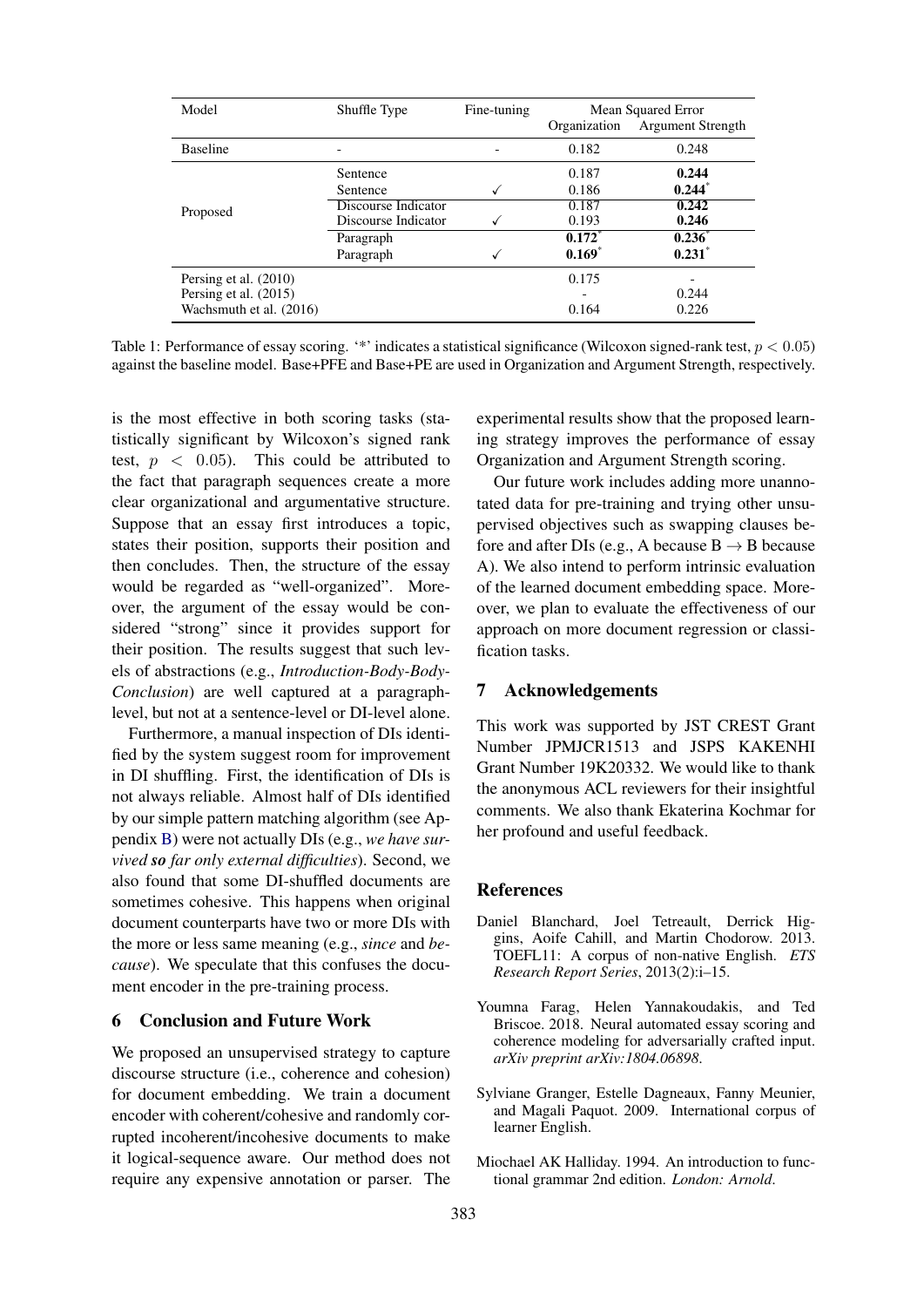- <span id="page-6-14"></span>Hochreiter, Sepp and Schmidhuber, Jürgen. 1997. Long short-term memory. *Neural computation*, 9(8):1735–1780.
- <span id="page-6-15"></span>S Ishikawa. 2013. ICNALE: the international corpus network of Asian learners of English. *Retrieved on November*, 21:2014.
- <span id="page-6-7"></span>Yangfeng Ji and Noah Smith. 2017. Neural discourse structure for text categorization. *arXiv preprint arXiv:1702.01829*.
- <span id="page-6-9"></span>Shafiq Joty, Muhammad Tasnim Mohiuddin, and Dat Tien Nguyen. 2018. Coherence modeling of asynchronous conversations: A neural entity grid approach. In *Proceedings of the 56th Annual Meeting of the Association for Computational Linguistics (Volume 1: Long Papers)*, volume 1, pages 558–568.
- <span id="page-6-0"></span>Quoc Le and Tomas Mikolov. 2014. Distributed representations of sentences and documents. In *International Conference on Machine Learning*, pages 1188–1196.
- <span id="page-6-8"></span>Jiwei Li and Dan Jurafsky. 2016. Neural net models for open-domain discourse coherence. *arXiv preprint arXiv:1606.01545*.
- <span id="page-6-1"></span>Chundi Liu, Shunan Zhao, and Maksims Volkovs. 2017. Unsupervised Document Embedding With CNNs. *arXiv preprint arXiv:1711.04168*.
- <span id="page-6-10"></span>Mohsen Mesgar and Michael Strube. 2018. A Neural Local Coherence Model for Text Quality Assessment. In *Proceedings of the 2018 Conference on EMNLP*, pages 4328–4339.
- <span id="page-6-4"></span>Isaac Persing, Alan Davis, and Vincent Ng. 2010. Modeling organization in student essays. In *Proceedings of the 2010 Conference on EMNLP*, pages 229–239. ACL.
- <span id="page-6-5"></span>Isaac Persing and Vincent Ng. 2015. Modeling argument strength in student essays. In *Proceedings of the 53rd Annual Meeting of the ACL the 7th International Joint Conference on Natural Language Processing*, volume 1, pages 543–552.
- <span id="page-6-13"></span>Mike Schuster and Kuldip K Paliwal. 1997. Bidirectional recurrent neural networks. *IEEE Transactions on Signal Processing*, 45(11):2673–2681.
- <span id="page-6-12"></span>Kaveh Taghipour and Hwee Tou Ng. 2016. A neural approach to automated essay scoring. In *Proceedings of the 2016 Conference on EMNLP*, pages 1882–1891.
- <span id="page-6-3"></span>Jian Tang, Meng Qu, and Qiaozhu Mei. 2015. Pte: Predictive text embedding through large-scale heterogeneous text networks. In *Proceedings of the 21th ACM SIGKDD International Conference on Knowledge Discovery and Data Mining*, pages 1165–1174. ACM.
- <span id="page-6-11"></span>Henning Wachsmuth, Khalid Al Khatib, and Benno Stein. 2016. Using argument mining to assess the argumentation quality of essays. In *Proceedings of COLING 2016, the 26th International Conference on Computational Linguistics: Technical Papers*, pages 1680–1691.
- <span id="page-6-6"></span>Sida Wang and Christopher D Manning. 2012. Baselines and bigrams: Simple, good sentiment and topic classification. In *Proceedings of the 50th Annual Meeting of the ACL: Short Papers-Volume 2*, pages 90–94. Association for Computational Linguistics.
- <span id="page-6-2"></span>Lingfei Wu, Ian EH Yen, Kun Xu, Fangli Xu, Avinash Balakrishnan, Pin-Yu Chen, Pradeep Ravikumar, and Michael J Witbrock. 2018. Word Mover's Embedding: From Word2Vec to Document Embedding. *arXiv preprint arXiv:1811.01713*.
- <span id="page-6-18"></span>Will Y Zou, Richard Socher, Daniel Cer, and Christopher D Manning. 2013. Bilingual word embeddings for phrase-based machine translation. In *Proceedings of the 2013 Conference on EMNLP*, pages 1393–1398.

# <span id="page-6-16"></span>A Hyperparameters

We use BiLSTM with 200 hidden units in each layer for the base document encoder  $(d^{\text{hidden}} =$ 200). For the paragraph function encoder, we use a BiLSTM with hidden units of 200 in each layer ( $d^{PFE} = 200$ ). For the prompt encoder, an LSTM with an output dimension of 300 is used  $(d^{PE} = 300)$ . We use the 50-dimensional pretrained word embeddings released by [Zou et al.](#page-6-18) [\(2013\)](#page-6-18) in our base document encoder  $(d<sup>word</sup>)$  =  $50, d^{prompt} = 50$ ).

We use the Adam optimizer with a learning rate of 0.001 and a batch size of 32. We use early stopping with patience 15 (5 for pre-training), and train the network for 100 epochs. The vocabulary consists of the 90,000 and 15,000 most frequent words for pre-training and essay scoring, respectively. Out-of-vocabulary words are mapped to special tokens. We perform hyperparameter tuning and choose the best model. We tuned norm clipping maximum values  $(3,5,7)$  and dropout rates  $(0.3,$ 0.5, 0.7, 0.9) for all models on the development set.

#### <span id="page-6-17"></span>B Preprocessing

We lowercase the tokens and specify an essay's paragraph boundaries with special tokens. During sentence/DI shuffling for pre-training, paragraph boundaries are not used. We collect 847 DIs from